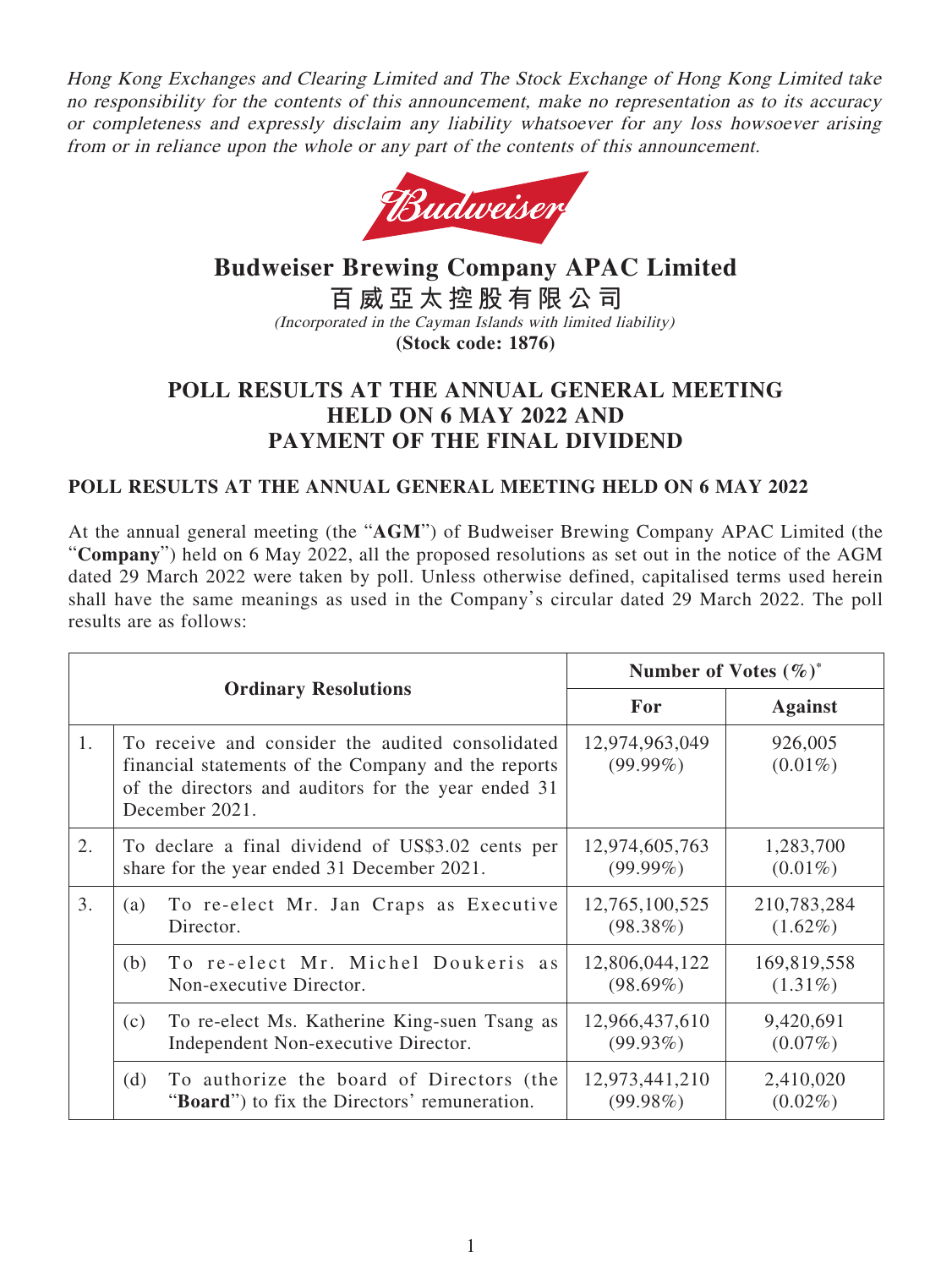| <b>Ordinary Resolutions</b> |                                                                                                                                                                                                                                                                             | Number of Votes $(\%)^*$       |                             |
|-----------------------------|-----------------------------------------------------------------------------------------------------------------------------------------------------------------------------------------------------------------------------------------------------------------------------|--------------------------------|-----------------------------|
|                             |                                                                                                                                                                                                                                                                             | For                            | <b>Against</b>              |
| 4.                          | To re-appoint PricewaterhouseCoopers as the<br>independent auditors of the Company to hold<br>office until the conclusion of the next AGM and to<br>authorize the Board to fix their remuneration.                                                                          | 12,937,899,802<br>$(99.71\%)$  | 37,958,499<br>$(0.30\%)$    |
| 5.                          | To give a general mandate to the Directors to<br>repurchase Shares of the Company not exceeding<br>10% of total number of issued shares of the<br>Company as at the date of passing of this resolution. <sup>#</sup>                                                        | 12,975,222,694<br>$(99.99\%)$  | 703,490<br>$(0.01\%)$       |
| 6.                          | To give a general mandate to the Directors to<br>allot, issue and deal with additional Shares of the<br>Company not exceeding 20% of the total number<br>of issued shares of the Company as at the date of<br>passing of this resolution. <sup>#</sup>                      | 12,081,571,363<br>$(93.11\%)$  | 894, 327, 621<br>$(6.89\%)$ |
| 7.                          | To extend the general mandate granted to the<br>Directors to allot, issue and deal with additional<br>Shares in the capital of the Company by the<br>aggregate number of the shares repurchased by the<br>Company. <sup>#</sup>                                             | 12,070,522,878<br>$(93.02\%)$  | 905,376,106<br>$(6.98\%)$   |
| 8.                          | To give a specific mandate to the Directors to issue,<br>allot and deal with a maximum of 132,433,970 new<br>Shares to the Trustee in relation to the grant of<br>RSUs and Locked-up Shares to the Non-Connected<br>Participants during the Applicable Period. <sup>#</sup> | 12,041,435,904<br>$(92.80\%)$  | 934,469,536<br>$(7.20\%)$   |
| 9.                          | To give a specific mandate to the Directors to issue,<br>allot and deal with a maximum of 3,494,590 new<br>Shares to the Trustee in relation to the grant of RSUs<br>and Locked-up Shares to the Connected Participants<br>during the Applicable Period. <sup>#</sup>       | 12,090,266,236<br>(93.17%)     | 885, 634, 165<br>$(6.83\%)$ |
| <b>Special Resolution</b>   |                                                                                                                                                                                                                                                                             |                                |                             |
| 10.                         | To approve and adopt the proposed articles of<br>association of the Company in substitution for,<br>and to the exclusion of, the existing articles of<br>association of the Company. <sup>#</sup>                                                                           | 12,975,386,527<br>$(100.00\%)$ | 468,144<br>$(0.00\%)$       |

\* All percentages are rounded to two decimal places.

# The full text of resolutions numbered 5 to 10 are set out in the Company's notice of AGM dated 29 March 2022.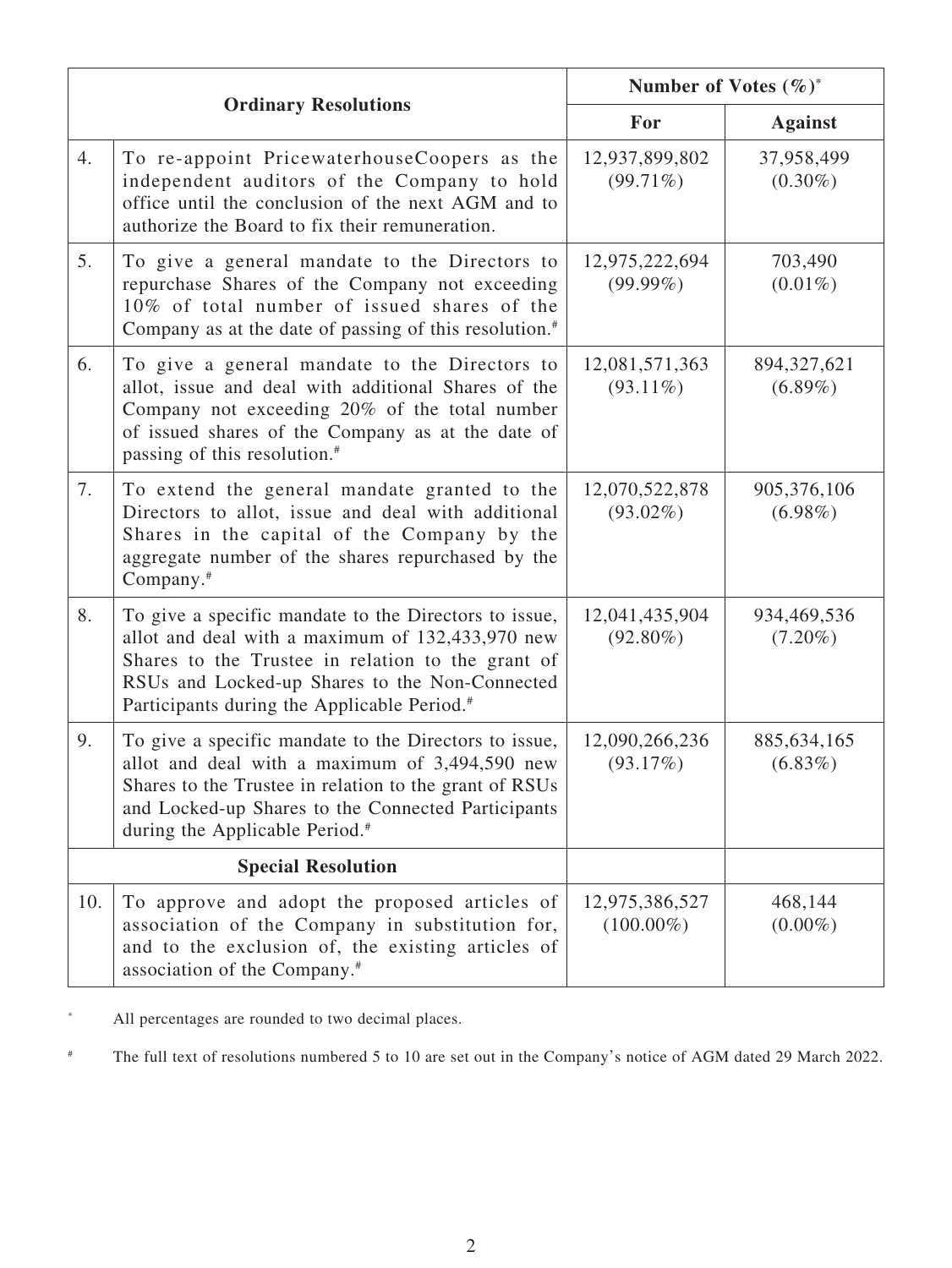As a majority of the votes were cast in favour of each of the resolutions numbered 1 to 9, such resolutions were duly passed as ordinary resolutions. In addition, as a majority of not less than 75% of the votes were cast in favour of the resolution numbered 10, such resolution was duly passed as a special resolution.

As at the date of the AGM, the total number of shares of the Company (the "**Shares**") in issue was 13,243,397,000 Shares, which was the total number of Shares entitling the holders to attend and vote on the resolutions at the AGM.

Pursuant to Chapter 14A of the Listing Rules, the Connected Participants, Trustee and their respective associates (holding approximately 0.19% of the Shares in issue as at the date of the AGM) are required to abstain from voting on the relevant resolution at the Annual General Meeting to approve the ordinary resolutions numbered 9. Save for the Connected Participants, Trustee and their respective associates, to the best of the Directors' knowledge, information and belief, no other Shareholder has a material interest in the ordinary resolution numbered 9. Accordingly, no other Shareholder is required to abstain from voting on the relevant resolutions on the ordinary resolution numbered 9 at the AGM. Saved as disclosed above, none of the Shareholders have stated their intention in the Company's circular dated 29 March 2022 to vote against or to abstain from voting on any other resolutions at the AGM.

The Company's branch share registrar, Computershare Hong Kong Investor Services Limited, acted as the scrutineer for the vote-taking at the AGM.

The Directors of the Company, Mr. Jan Craps, Mr. Michel Doukeris, Ms. Katherine Barrett, Mr. Nelson Jamel, Mr. Martin Cubbon, Ms. Marjorie Mun Tak Yang and Ms. Katherine King-suen Tsang attended the AGM.

### **PAYMENT OF THE FINAL DIVIDEND**

With respect to the ordinary resolution numbered 2 above, the Board refers to the 2021 Annual Report of the Company published on 29 March 2022 and the Company's circular dated 29 March 2022, and wishes to inform the Shareholders that a final dividend of HK\$23.68 cents per Share (equivalent to US\$3.02 cents per Share, based on the exchange rate of US\$1 to HK\$7.8417) for the year ended 31 December 2021 is expected to be distributed on Wednesday, 22 June 2022 to the Shareholders whose names appear on the Company's register of members at 4:30 p.m. on Friday, 20 May 2022.